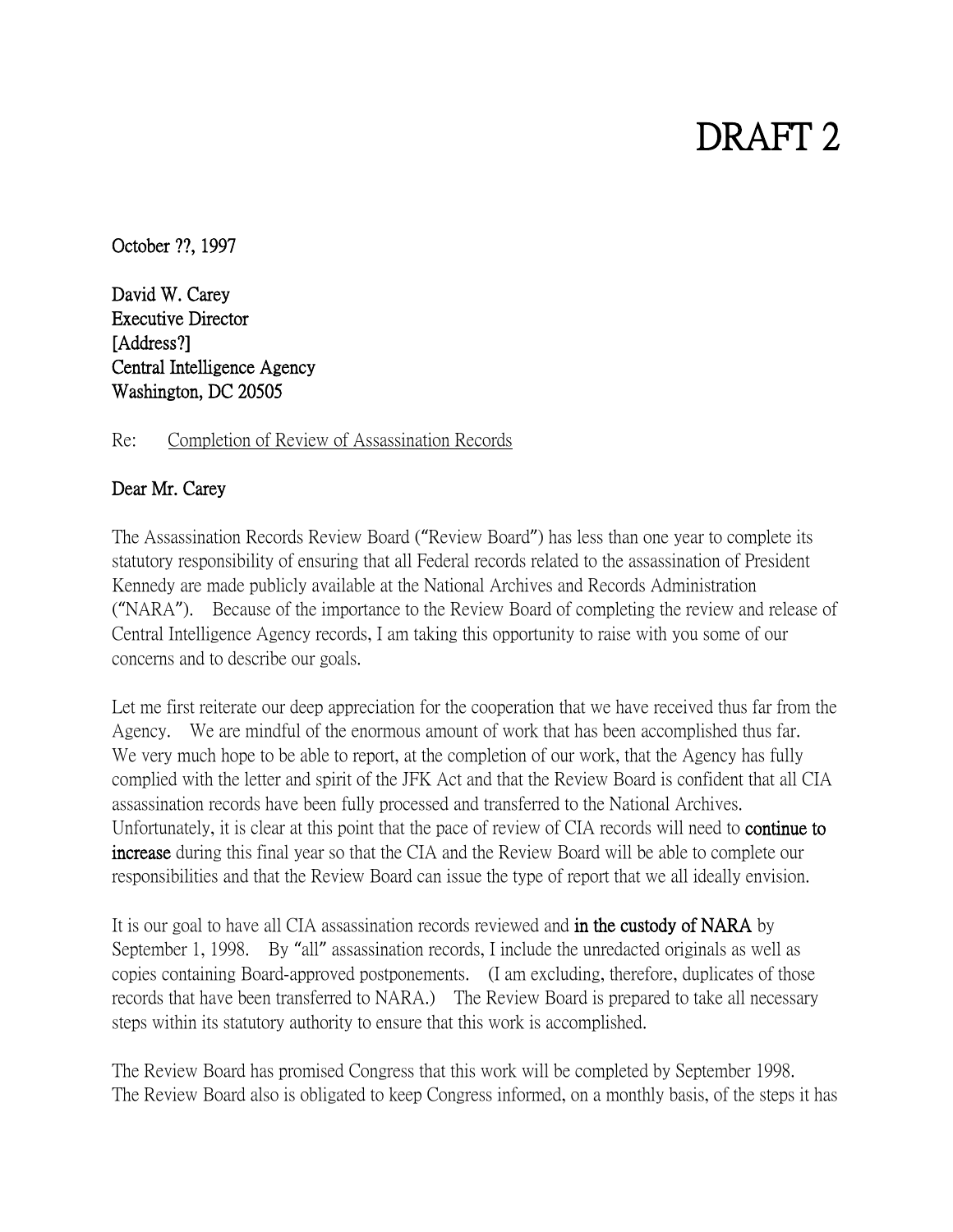## $[Mr. 1]$ October ??, 1997 Page 2

taken to ensure completion of this goal. We now need to keep Congress informed of any difficulties that we are facing in the course of completing this work.

As you know, the JFK Act in many ways imposed difficult obligations. For example, it required the CIA (and other agencies) to complete its review and transfer of records to NARA within 300 days of the time the statute was enacted in 1993. The CIA reviewed and released core files (Oswald 201 file and records from the 63 boxes of the Sequestered Collection) in 1993 but could not meet the statutory deadline for the remaining records. We would like to make it as clear as we possibly can that we intend to ensure that the goal of having all assassination records reviewed and in the custody of NARA is accomplished during the lifetime of the Review Board.

We have raised with the Agency previously our concerns about the resources that will be required to complete work on the assassination records by September 1, 1998. In a meeting at CIA headquarters on October 16, 1996, CIA Executive Director Nora Slatkin promised members of the Review Board that the CIA would devote whatever resources are necessary to complete the task.

In order to ensure that this work is completed, the Review Board has developed a timetable for review of remaining CIA records. The CIA's Historical Review Group suggests that refinement of the timetable is necessary. The Review Board is receptive to changes to the timetable that will move the process most efficiently but feels strongly that a workable framework for review in this final year must be adopted without delay.

In order to fulfill our responsibilities under the JFK Act and in order to honor our pledge to Congress, we believe that the following steps are necessary:

First, we need to establish a reasonable but strict schedule for the CIA's review and release of records. We ask that the CIA devote all of the resources necessary to review the records under this schedule. We believe that the only way to ensure that the CIA's work is completed is to adhere to such a schedule.

Second, if the CIA has not completed its scheduled review by the proposed deadline, the Review Board will require that all CIA records identified as assassination records under the JFK Act be transferred forthwith to the National Archives regardless of whether they have been reviewed or processed by the CIA pursuant to the Board's authority at 44 U.S.C. §  $2107.7(j)(B)$ .